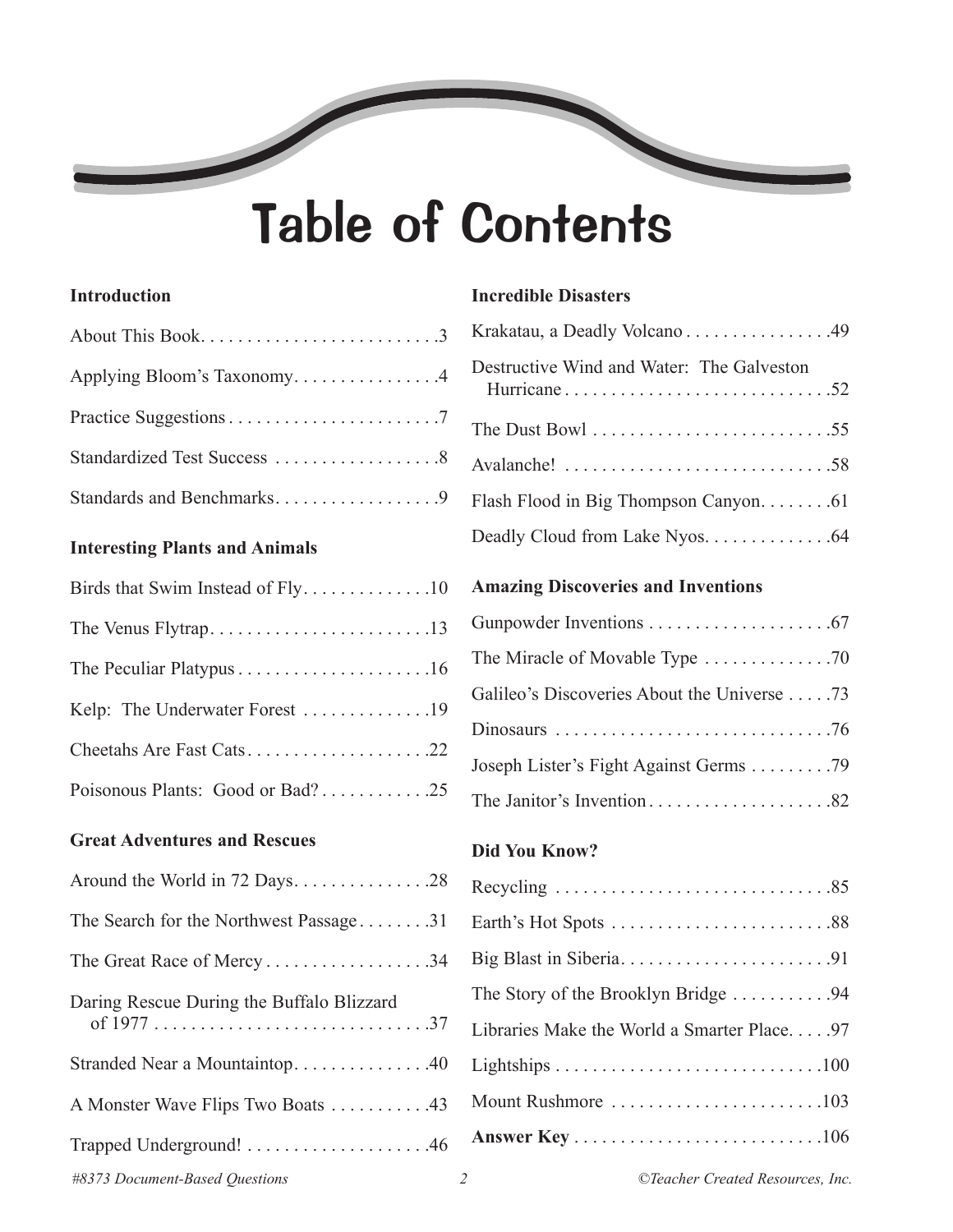## About This Book

The primary goal of any reading task is comprehension. *Document-Based Questions for Reading Comprehension and Critical Thinking* uses high-interest grade-level nonfiction passages, related documents, and critical thinking assessment practice to help you develop confident readers who can demonstrate their skills on standardized tests. In addition, you will build the comprehension skills necessary for a lifetime of learning.

There are five topic areas with six or seven lessons in each. Each lesson consists of three pages: a reading passage, a related document, and an assessment practice page containing multiple choice, truefalse-explain, and short-answer document-based questions. This gives your students practice in all of the question types used in standardized testing. The students respond to the document-based questions based on the information gleaned from the passage plus its related document. Such questions improve a student's ability to apply prior knowledge, integrate information, and transfer knowledge to a new situation.

## **Readability**

These passages have a 3.0–3.9 reading level based on the Flesch Kincaid Readability Formula. This formula, built into *Microsoft® Word™*, determines readability by calculating the number of words, syllables, and sentences. Average readability was determined for each of the five topic areas. The topics are presented in order of increasing difficulty.

The documents are not leveled. Many of them are historical pieces and therefore replicated with the exact wording. Some terminology may be challenging, but most students can handle difficult words within the context given.

### Preparing Students to Read Nonfiction Text

One of the best ways to prepare students to read expository text is to read a short selection aloud to them daily. Reading expository text aloud is critical to developing your students' ability to read it themselves. Since making predictions is another way to make students tap into their prior knowledge, read the beginning of a passage, then stop, and ask them to predict what might occur next. Do this at several points throughout your reading of the text. By doing this, over time you will find that your students' ability to make accurate predictions increases.

Your questions will help students, especially struggling readers, focus on what's important in a text. Also, remember the significance of wait time. Research has shown that the amount of time an educator waits for a student to answer after posing a question has a critical effect on learning. So after you ask a student a question, silently count to five (ten if you have a student who really struggles to put his or her thoughts into words) before giving any additional prompts or redirecting the question to another student.

Talking about nonfiction concepts is also important. Remember, however, that discussion can never replace reading aloud because people rarely speak using the vocabulary and complex sentence structures of written language.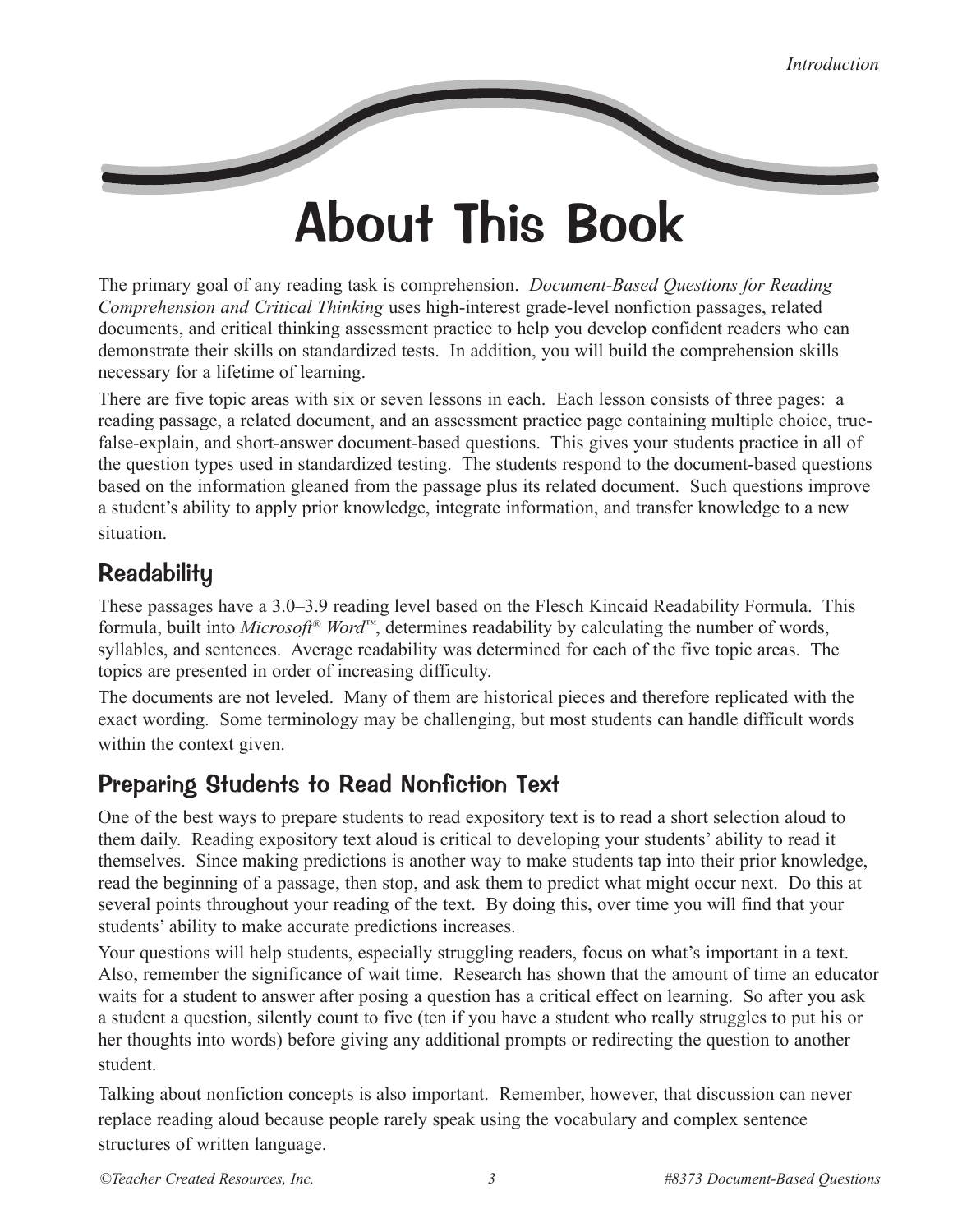# The Peculiar Platypus

A platypus is an odd mammal. It lives only in Australia. Its wide, flat tail and webbed feet make it a good swimmer. It scoops up worms and shellfish from stream bottoms with its wide, flat bill. It uses the claws on its feet to walk and to dig dirt. It digs long burrows along streams. Some are as long as 50 feet! Each one lives alone in its burrow.

Whenever it is underwater, the platypus closes its eyes and ears. So how does it find its food? It feels things with its bill. It is made of cartilage, just like our noses. Males have spurs on their hind feet. If a predator is kicked with the spur, it gets poisoned! The toxin is so strong that it can kill a dog and make people quite ill. Only four other mammals make poison. (They are all shrews, which look like moles.)

Adult platypuses are less than two feet long and weigh just five pounds. Their thick brown fur makes them look bigger. Hunters used to kill them for their fur. Their numbers dropped. People feared that they would die out. So since the 1920s, it has been against the law to kill one.

Unlike most mammals, the platypus lays eggs. The female uses grass and leaves to make a nest at the end of her burrow. Next she blocks the burrow's opening with dirt. Then she lays two or three eggs. Soon the babies hatch. They drink her milk for four months. Then they go out on their own.

Why is the platypus so different from other mammals? It developed away from other mammals. Long ago the land of Australia broke free from a bigger continent. It slowly drifted to its current spot. The platypuses on Australia slowly changed over time. But they developed differently from other mammals because they were in a unique environment.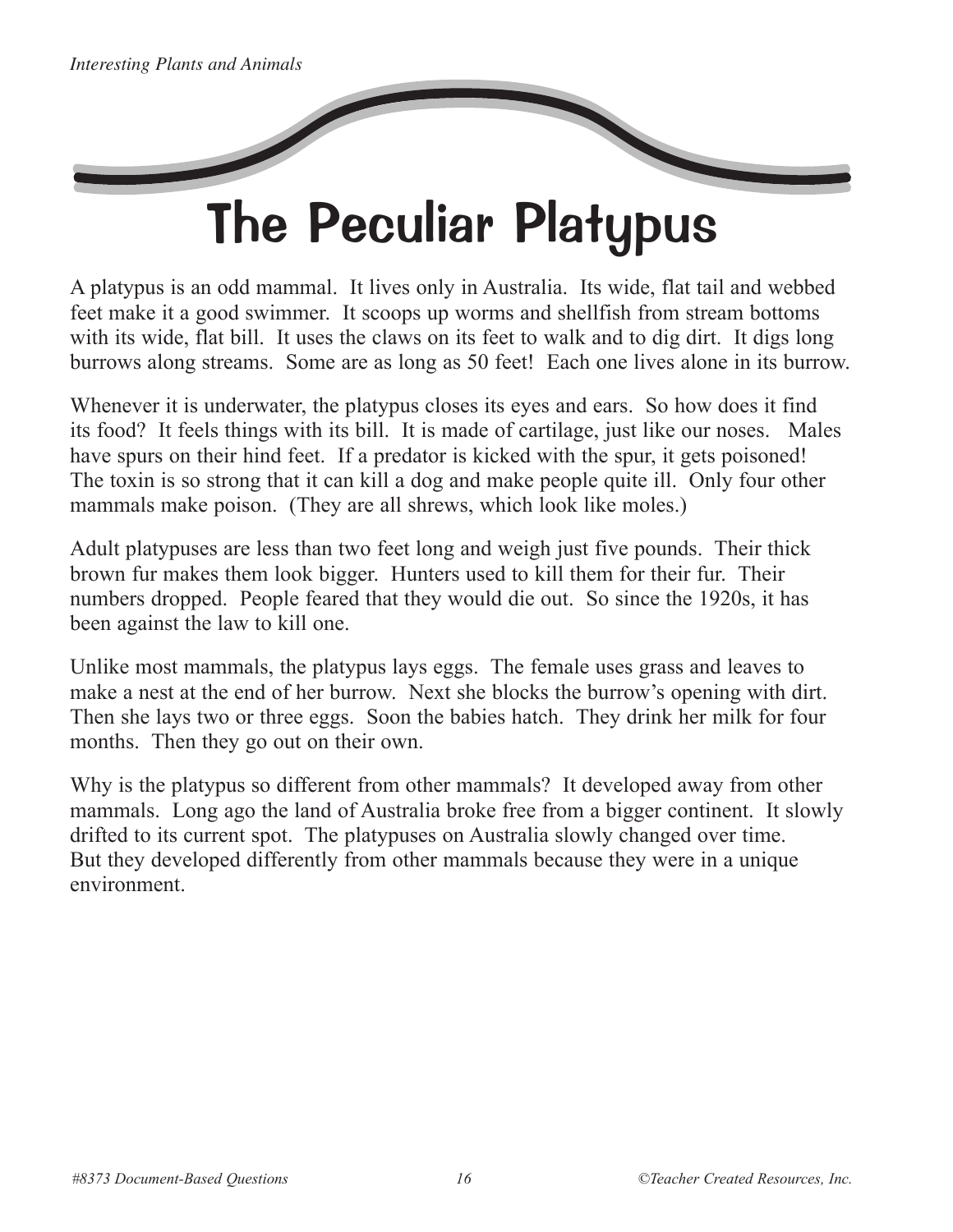# The Peculiar Platypus